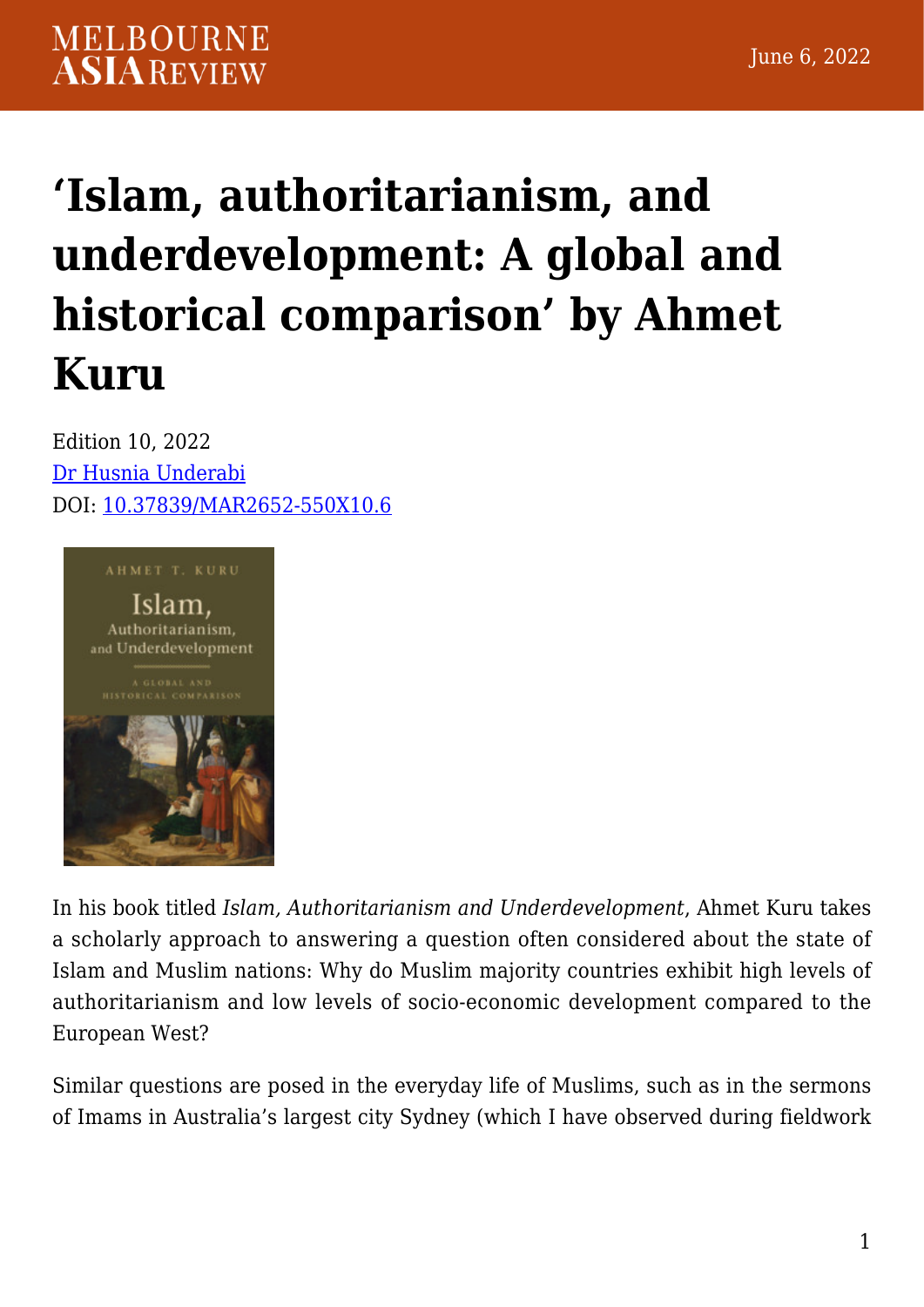research): Why are Muslims lagging in social and economic development? What happened to the era when Muslims were at the forefront of advancing philosophical and scientific knowledge? Why is the Muslim world suffering at the hands of authoritarian regimes? The answer the imams typically provided their audiences had a theological orientation, placing responsibility on Muslims by informing them the state of the Muslim world is because they do not follow the ethical and moral guidelines of Islam.

As a political scientist, Kuru considers and critically engages with the diverse explanations provided by scholars. He rejects the argument that Islam as the cause as propagated by some orientalists and Islamophobes as he considers that it was during the first centuries of Islam that Muslims flourished intellectually and economically, experiencing what is referred to as the Golden Age of Islam. Kuru points to the accomplishments made by famous Muslim scholars such as al-Khwarizmi, al-Farabi, Ibn al-Haytham and al-Razi. He points out that Muslim scholars took on the task of not just interpreting but adding to the ideas of Greek philosophical giants such as Plato. To those who consider Western colonialism to be the reason the Muslim world has lagged, he acknowledges that problems stemming from colonialism are significant, but argues that the Muslim world had already stagnated and was in a weakened position prior to being colonised, making it an easy target for invasion and colonisation.

Kuru's book is divided in two sections. The first focuses on the present conditions in the Muslim world and gathers evidence from 49 Muslim majority countries to argue the Muslim world is falling behind world averages in terms of socio-economics. Statistics are presented to demonstrate that, as a group, including oil rich nations, the figures relating to socio-economic development such as literacy rates fall well behind world averages. Furthermore, Muslim majority countries have disproportionality lower rates of democratic governance and higher rates of authoritarian government. The second section of the book takes a historical approach to explaining the decline of the Muslim world. In this section, Kuru boldly criticises influential Islamic scholars such as Ibn Taymiyya and al-Ghazali for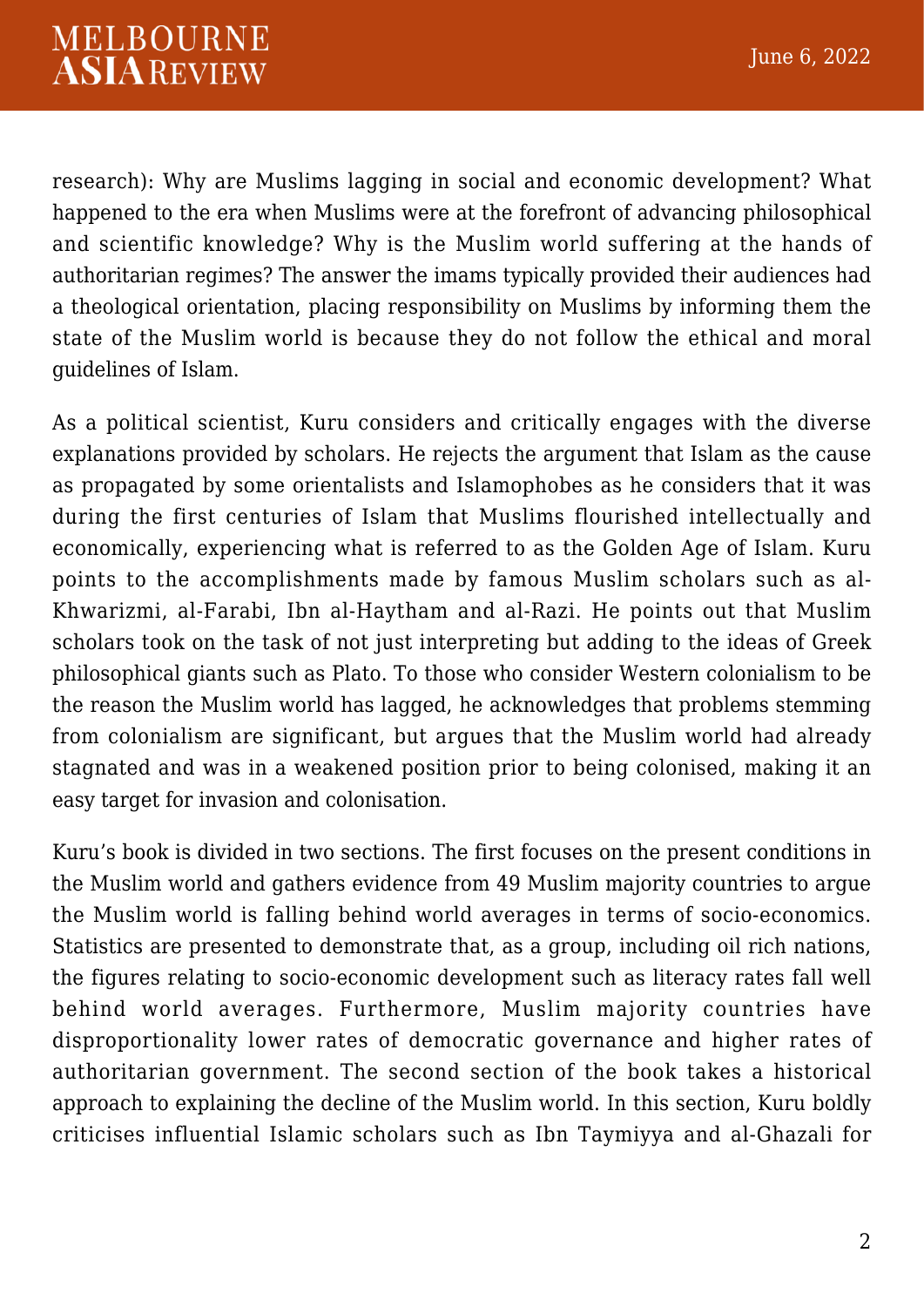presenting theological arguments in favour of the military dominated *ulema*–state alliance, which he sees as one of the primary reasons why the Muslim world continues to experience socio-economic and intellectual stagnation.

According to Kuru, the reason for the stagnation of the Muslim world can be traced to the  $11<sup>th</sup>$  century when the social and political structure of Muslim societies changed drastically. From the  $7<sup>th</sup>$  to  $11<sup>th</sup>$  centuries, he argues, religious, intellectual and economic groups flourished by maintaining distance from political authorities. The work of scholars and intellectuals at this point in Islamic history was funded by powerful merchants and played an influential role in enabling scientific progress and development. Islamic scholarship, Kuru argues, flourished at this point, operating separately from the state, so scholars were able to express diverse and creative ideas.

Kuru argues that the downfall of the Muslim world began in the  $11<sup>th</sup>$  century when the Muslim states began militarising the land (the *iqta* system whereby land was given to individuals who served in the military in exchange for their service) and started working closely with the *ulema* (Islamic scholars/actors) to promote Sunni orthodoxy to the exclusion of others, such as the Shi'i population who were at this point considered a deviant sect. This period marks the beginning of the *ulema*–state alliance and the marginalisation of the merchants. The outcome of this transformation, according to Kuru, continues to be seen today in Muslim majority countries such as Iran where the *ulema*–state alliance is the government's defining feature. It can even be observed in moderately secular settings such as Turkey where the central religious authority, the Diyanat, is run by the government and regularly used as an instrument to influence public opinion.

Kuru argues that while the Muslim world moved towards the formation of a *ulema*–state alliance, which he believes was instrumental in reducing creative intellectual thought in the Muslim world, the Western world moved in the opposite direction and fought for the separation of church and state. Universities were